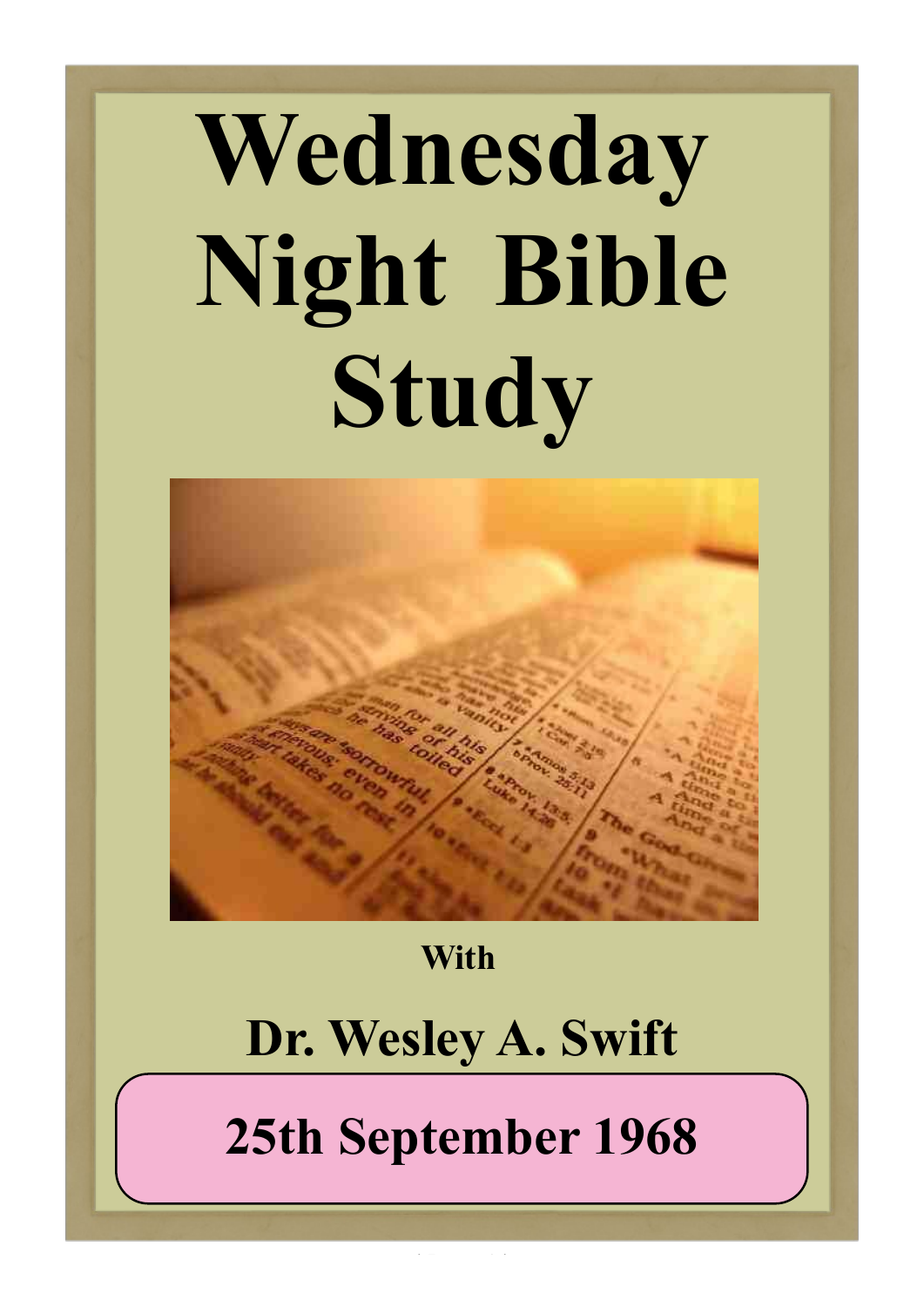### **Wednesday Night Bible Study 25th September 1968 By Dr. Wesley Swift**

**QUESTION**: Where did Seth get his wife? If his sister, how is it that there were no mental problems involved?

**ANSWE**R: The reason is because that today the sin question has been so descended on the race, that the patterns do produce mental deficiencies. But at that time such a pattern had not been so built up. It was necessary for Seth to marry his sister for there was none other for him to marry to increase the race. There were other children of Adam and Eve at this time, but there was contamination in them. So Seth had to marry his sister younger than himself.

**QUESTION**: This is in Daniel 7:7

**ANSWER**: This is back in the days of Medo-Persia and conquered Babylon. Then Greece came and conquered Medo-Persia and spread its wings out. These were the toes on a beast, a world political system. Now, verse 9; this comes over into the days of the 'Ancient of Days'. These are something else, the fiery streams were chariots of God moving out all over the Universe. 'I beheld the beast slain (vs. 11-12) yet their lives were prolonged. The little horn of Daniel. Here is Greece comes out, and moves then, after Greece, into the Roman Empire. Actually this seventh chapter is fulfilled, except that in this area of these powers there is a kingdom set up which lasts forever. Alexander the Great went eastward a long way into India. The little horn in the latter part was to be Genghis Khan after Rome. Then the eighth is to come out of the seventh. This is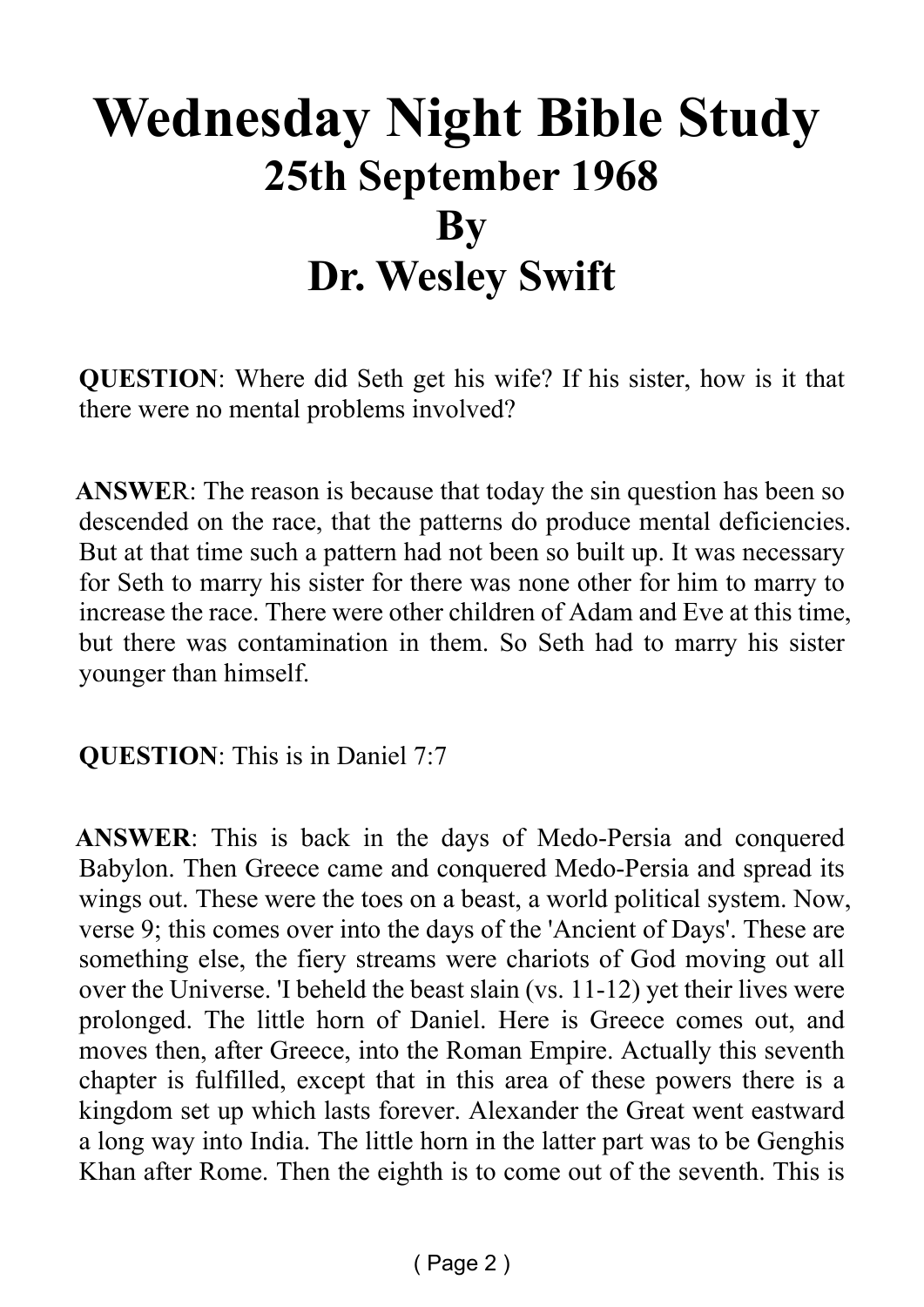communism. Little horns are all powers. Many forces. But in all these the Kingdom of God is successful.

To deal with the book of Daniel, you have to break down each passage as to whether finished or part of it for our days. Actually this is the picture of the Saints still fighting al through the times. Even back in Egypt, these Jewish powers fought against even Enoch and Job as they went into Egypt. Then much later, Jezebel brought in these Canaanites and raised them to great power and the struggle continues in Israel. When they conquered Israel, Babylon was a great power. And it came under the total power of Jewry. The Persians and Medes were mostly of white stock. And when they overthrew Babylon, then the Jews in control just went to Pergamos. Always they continued.

Zoroaster was a Priest of Israel or of the Persians. Persians then let Judah and Benjamin return to rebuild Jerusalem.

Alexander the Great's Empire then extended to the roof of the world. Daniel lived long before the Greek Empire. But his prophecy sees many little powers rise and overthrow these Beast Systems after those Empires are taken over, because they became the beast system.

The kingdom is aligned with the Ox, the man, the lion, and the eagle. But those are the beasts of God. Thus the Beast System comes after the capture of and Empire by the Jews. They used Rome as well to fight the Christians and they taxed and brought it down. Then Constantine went in with the sign of the Cross and conquered Rome and freed the Christians. So the Jews then became converts and went inside the Roman Church and brought in Babylonianism. The bear of Daniel is an Asiatic area of power. Christianity is the one system that fights world Jewry. It is the only world power which fights Christianity.

Today many Christians call them the 'Chosen' and they call many of the Christian leaders Anti-Christ. The Catholic church is the church of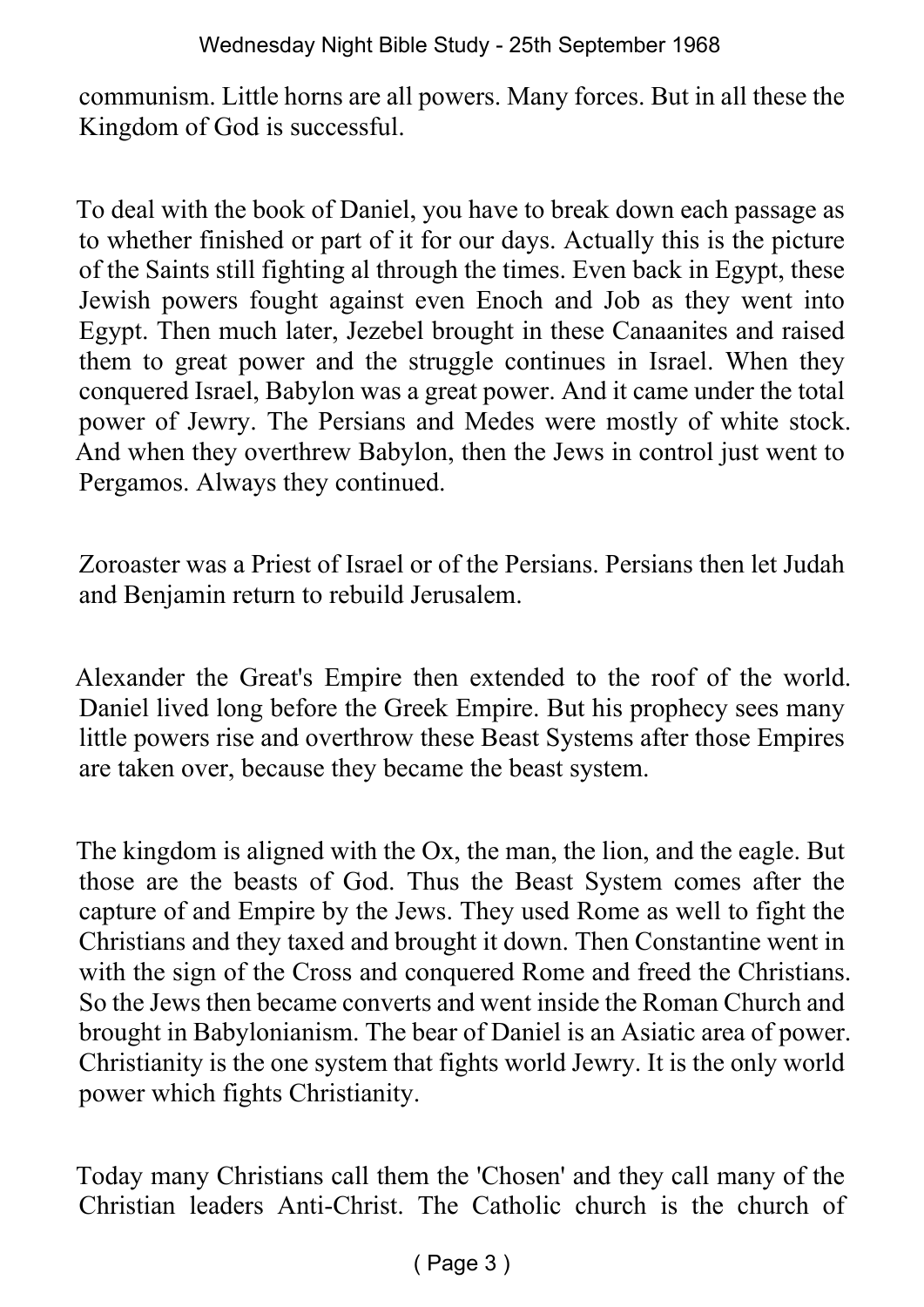Revelation called Thyratira. He has against them, this area of Babylonianism brought in. The Beast tries to take over even America. This is interwoven all through the book of Daniel and he sees the Kingdom of God still fighting empires that were thrown down 2000 or 3000 years ago. But it is the same force. This Satanic power is behind all the Beast Systems, and it continues up to our time and moves on from one empire to the next. World Jewry is the power behind all of it today. And communism is their political arm. But Daniel says that the Kingdom will stand and which ever leader that stands in their day, says things against the Most High. To break down Daniel verse by verse would take much time.

**QUESTION**: Revelation 6:7; these seals, all that remains is all of Israel of today, this is a remnant. Dan is not listed. Why?

**ANSWER:** Dan is almost an oversight. It is just poor translation. Dan moved out first and almost disappeared. The 144,000 men, virgins, the Jehovah Witnesses ask for the name of God. I say His name is God. They say but Jehovah is the big God, the father of the little God, Jesus. Jehovah just means Yah-hova, God Almighty, but His name is YAHWEH. And YAHSHUA is Yah, as saviour. Yah-Zeus, the Apostle Paul says YAH-WEH, the Savvier and Christ means embodied in flesh.

So you are embodied, for your spirit is our of Him. 144,000 men virgins means 12,000 from each tribe squared and multiplied. Virgin means pure in spirit. Thus 144,000 is a symbol of unlimited pure spirits and they are of Israel. Men virgins is just symbolic. Virginity is spiritual purity. This spirit prays for things you don't know about. This is the chapter of 'completion.'

**QUESTION**: There is more confusion in the area of deity.

**ANSWER**: Ministers say I am not interested in whether God is one or three. This is no great thing. They are more interested in salvation. But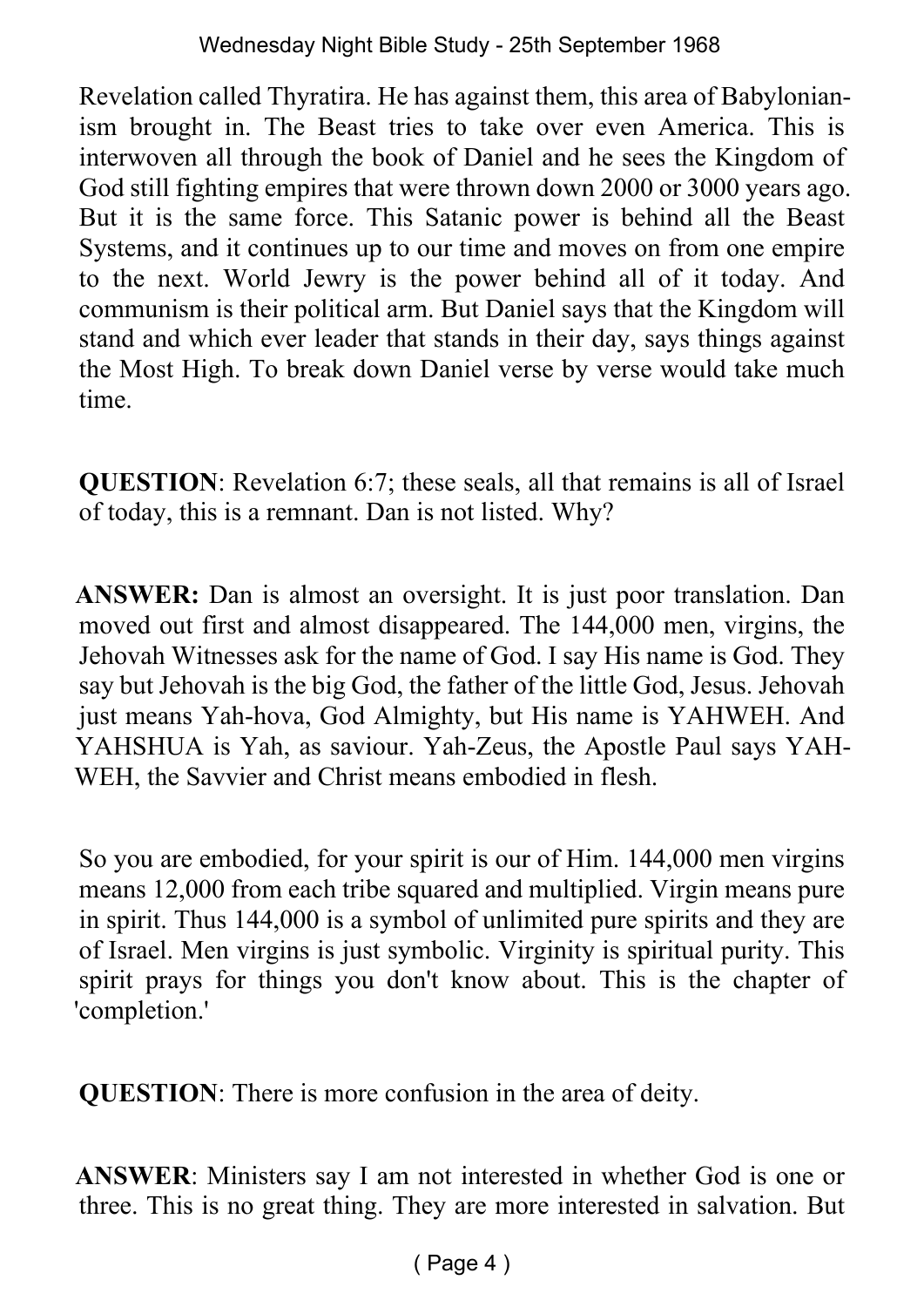what is more important than understanding who God is, for He is the one who made the atonement. The spirit is the Living Father. He is also Christed. He comes unto you. The spirit is the silver cord which connects you to the Father. Ecclesiastics talks about when we move into the climax of the last days. It says someday the silver cord breaks, and death of the body comes and the spirit returns into the dimensions.

The Apostle Paul in the heavens, then in the Apocalypse talks to the man who had gone into the spirit body. John the Baptist talked about things in the heavens. Two witnesses are Church and State. And they lay in the streets today. Then they come to life, raise up with great power. And God throws His spirit on His Kingdom and brings to it full.

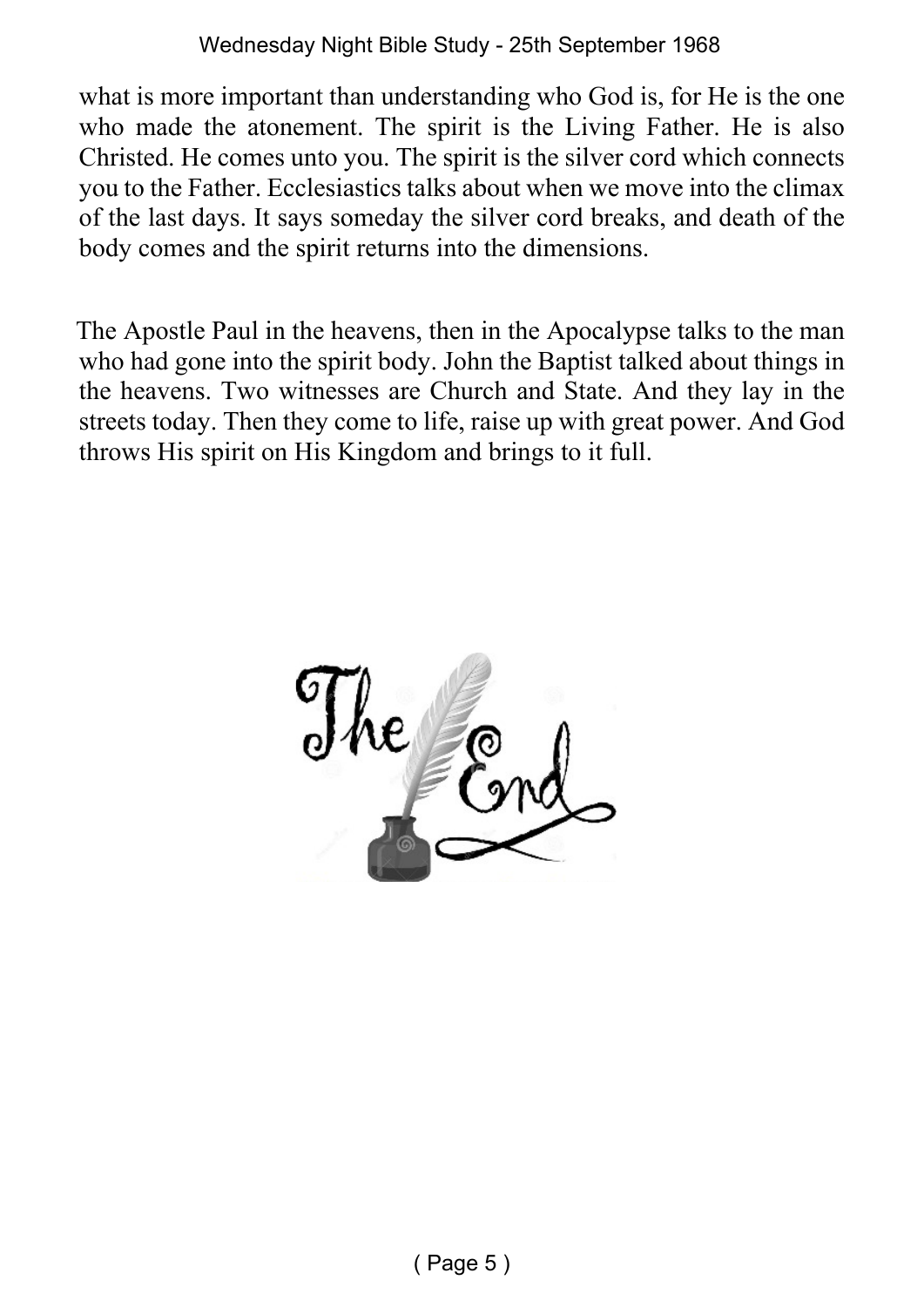#### **Dr. Wesley A. Swift**

Dr. Wesley A. Swift, the son of a Methodist minister, was called to preach in his teens. He was a dynamic, inspired speaker who taught

uncompromising Biblical truths ignored by modernist ministers. His anointed preaching brought forth a high spiritual dimension of understanding to the Kingdom Identity message, giving "life" and "power" to the Sacred Word. Even the antichrists acknowledge that, "Wesley Swift is considered the single most significant figure in the early years of the Christian Identity movement in the United States." Dr. Swift founded the Church of Jesus Christ – Christian in the 1940's, a ministry that spread the Kingdom Identity message nation-wide to YHVH's Children, the White spirit-race known Scripturally as "sons of God". By teaching these truths



to true Israel, this warrior-priest put fear in the hearts of the enemies of Christ. Following Dr. Swift's death in 1970, his widow Lorraine Swift faithfully carried on the Church of Jesus Christ – Christian. We are highly honoured to be able to continue Dr. Swift's work, by placing those works that we have in print here on our web site ...preserving and earnestly contending for "the faith which was once delivered unto the saints"...for any and all to read.

We, at the Covenant Church of Yahweh hope that you will study, enjoy, and appreciate Dr. Wesley Swift's works.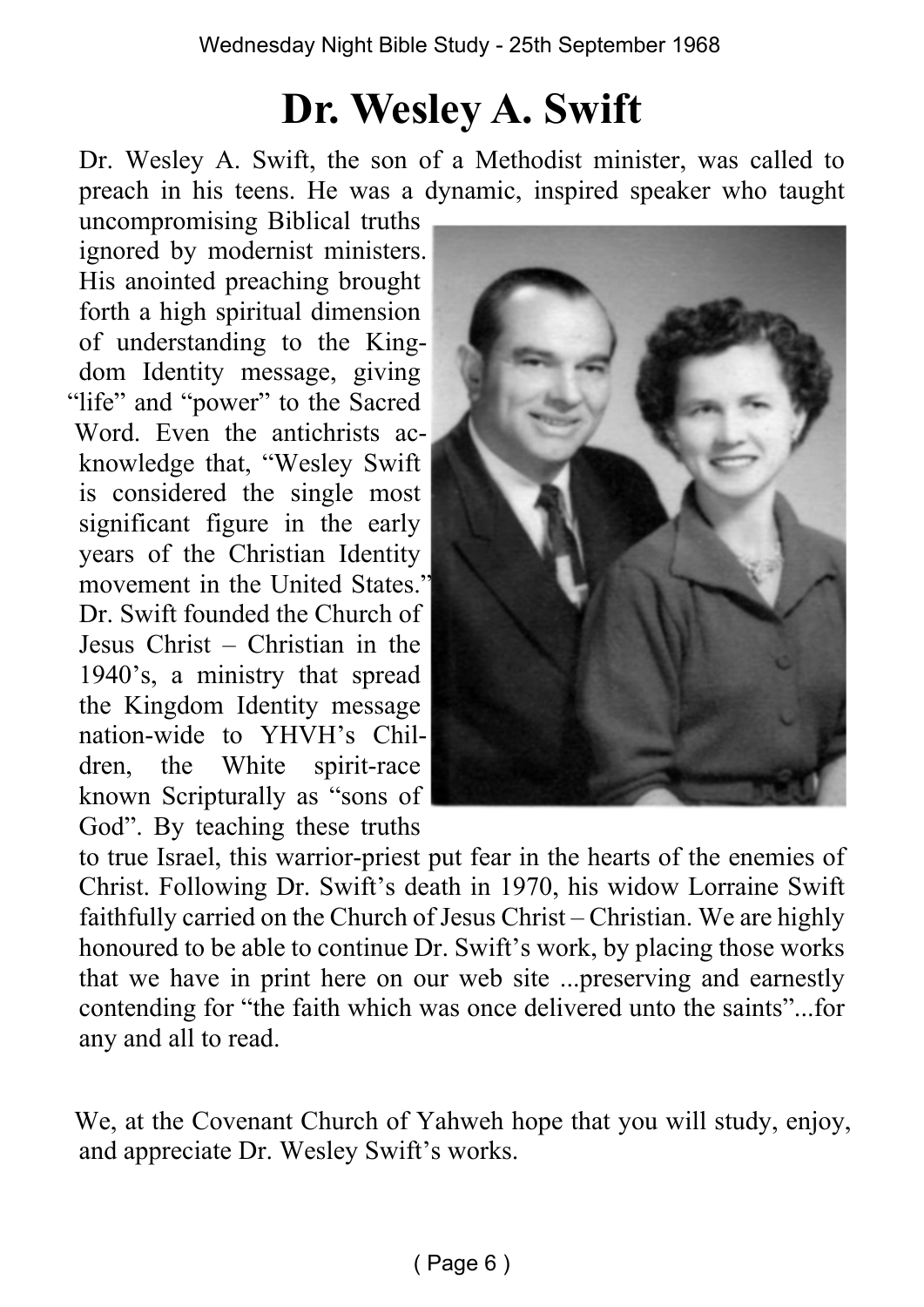